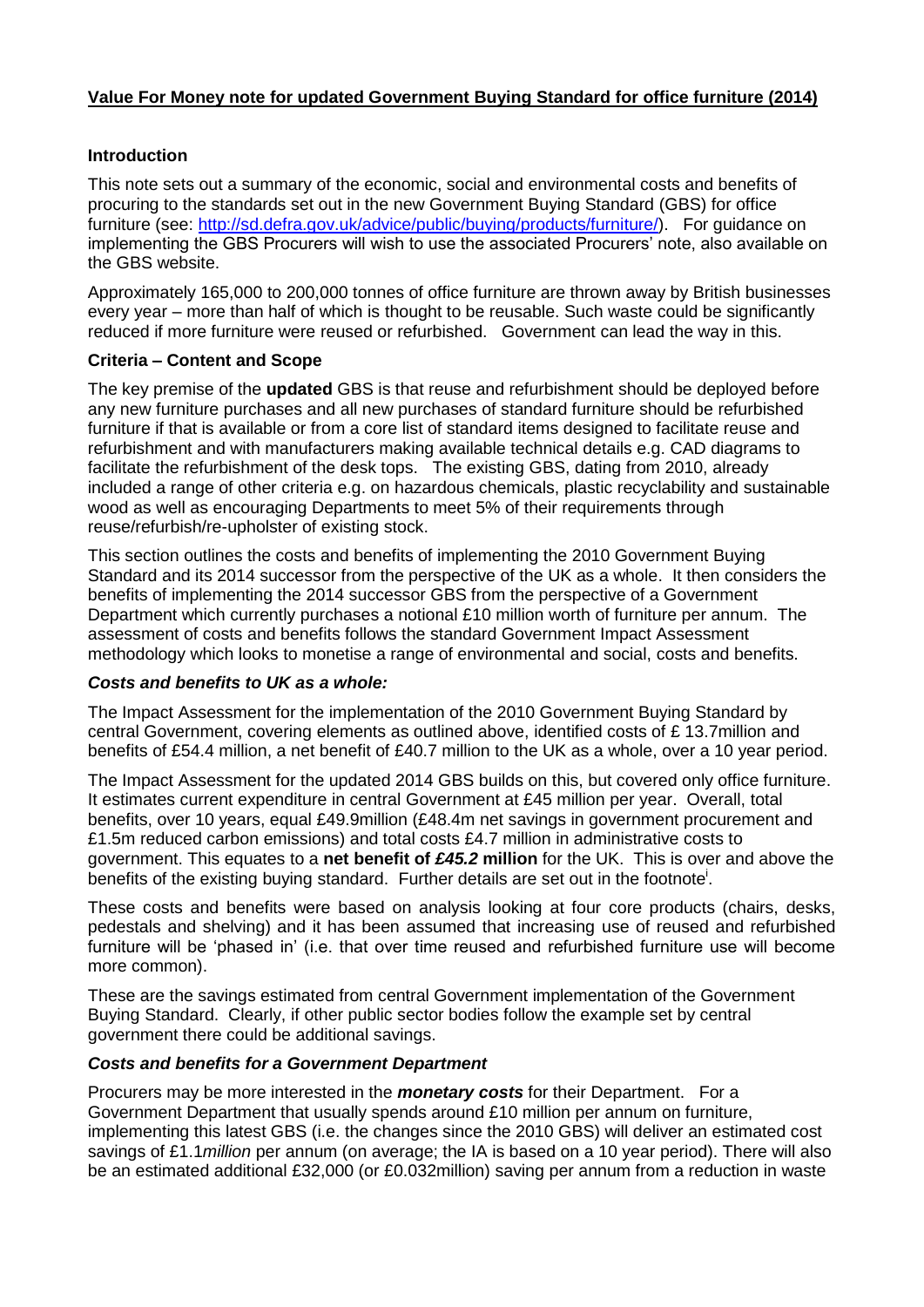management costs<sup>1</sup>. Implementing this standard is expected to cost an extra £0.1 million in administration. The net saving is an estimated £1.0 million per annum (to 1 decimal point).

## **Impacts on the wider economy**

Small to medium sized businesses (SMEs) currently have a significant role in the manufacture and supply of furniture to the UK government. Increased use of reused or refurbished furniture could have a negative impact on suppliers of new furniture but this may be somewhat offset by an increase in opportunities for refurbishment which, due to transport constraints, is likely to be carried out by UK businesses. It is worth noting that although it is anticipated that furniture makers will lose revenue from a net reduction in demand for furniture, at an economy wide level in the medium/longer term, we would anticipate no overall reduction in economic output – as resources formerly tied-up in producing furniture would be re-deployed towards the production of other goods and services in the economy.

WRAP has done some econometric modelling of the impacts of businesses across the UK purchasing reused furniture. Modelling the overall effects on the UK economy the work estimated an increase in GDP of £10 million, which whilst small serves to demonstrate that there is not a negative impact on GDP, even having taken into account, the reduction in UK manufacturing. The report also concluded that there was no change in employment overall in the modelled scenario as remanufacturing jobs replaced manufacturing jobs.<sup>2</sup>

## **Procurement Context**

**.** 

The annual UK market for office furniture is estimated to be around £680 million of which only 9- 10% is procured by Government. The GBS can therefore help drive innovation to deliver longer lasting, more durable and environmentally friendly furniture that is more easily reused and remanufactured.

It is believed that current capacity for new furniture that meets the GBS is good, with suppliers on the Crown Commercial Service (CCS) RM1501 framework participating on Lot 1 (Office Furniture) required to comply with the GBS for products offered via the core Government product list.

The CCS RM1501 Framework Agreement, which was awarded in December 2012 covers the following within its scope: Lot 1: Office Furniture; Lot 2: Residential Furniture; Lot 3: High Density Steel Storage Furniture and Lot 4: Repair and renovation of furniture.

For further information see: <http://ccs.cabinetoffice.gov.uk/contracts/rm1501>

*Reuse -* A portal is available on the CCS website on which Departments can advertise surplus furniture or a forthcoming requirement for furniture. http://ccs.cabinetoffice.gov.uk/i-ambuyer/reuse

*Refurbishment -* Lot 4 of the above framework includes suppliers who can repair and refurbish furniture.

 $<sup>1</sup>$  This estimate is indicative only. The cost of this disposal is likely to vary by location and waste management contract.</sup> As an estimate of this cost, a figure of £76 per tonne of furniture disposed has been assumed. This is the cost of the Gate fee plus Landfill Tax when waste is disposed of at a landfill site (*WRAP Gate Fees Report, 2012*).

<sup>&</sup>lt;sup>2</sup>Cox V., Boulos S., Fitzgerald, J., Vinogradova, M., Buckland, T., Thoung, C. "Economic Impacts of Resource Efficient Business Models" (2013) Project code: RBM200-009; See:

http://www.wrap.org.uk/sites/files/wrap/Economic%20impacts%20of%20resource%20efficient%20business%20model s%20final%20report.pdf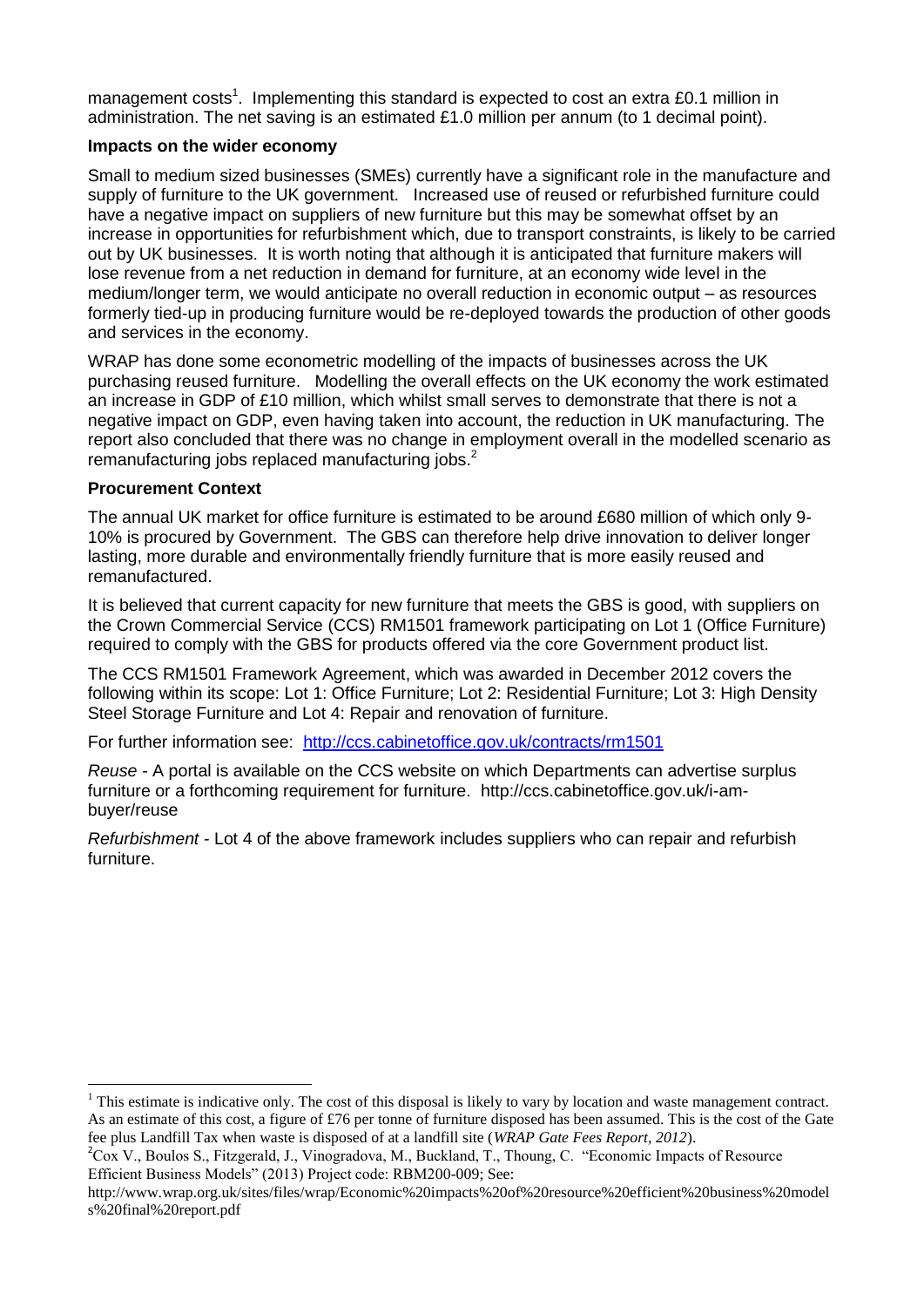## **Legal and Ease of Use**

The GBS for office furniture sets out a range of mandatory criteria for use, either as part of a technical specification or as award criteria to be used in the selection process. In addition, the GBS also includes a range of optional best practice criteria which are aspirational and for which no cost benefit analysis has been undertaken. A legal risk analysis of implementation of the current GBS for furniture has been carried out and the overall risks of a successful legal challenge are considered to be low.

## **Strategic and Policy Context**

Under the Greening Government Commitments<sup>3</sup> the Government Buying Standards are mandatory for Central Government Departments, their Executive Agencies and Executive Non Departmental Public Bodies (NDPBs), and non-Ministerial Departments in England. They are voluntary for the wider public sector.

The **Government Property Unit** is the property function of the Efficiency and Reform Group in the Cabinet Office and leads Government property strategy across the public sector. It is responsible for delivering targeted savings as well as improving the built environment and promoting economic growth where possible.

Preventing excess waste from arising delivers environmental, economic and social benefits, and is key to moving towards a more sustainable economy. Reducing waste is at the top of the waste hierarchy, followed by reuse and then recycling and it can support growth and help government, householders, local councils and businesses to save money. This concept is set out in the revised Waste Framework Directive (2008) (rWFD) and the 2011 Review of Waste Policies, which highlighted the importance of action to prevent waste and encourage reuse. Defra is currently developing a Waste Prevention Programme for England, a requirement of the rWFD.

## **Data and Assumptions**

A full description of the data and assumptions can be found in the Impact Assessment which was approved by Defra Economists. Assumptions include an estimate of total Government spend of furniture and an estimate of the number of furniture items purchased annually. It has been assumed that increasing use of reused and refurbished furniture will be 'phased in' (i.e. that over time reused and refurbished furniture use will become more common). This phase in reflects the practicalities of furniture reuse; furniture may not be able to be reused indefinitely and so some purchases of new furniture will be necessary. In calculating the cost and benefits it is assumed that government sustainable procurement would have continued at current levels (i.e. levels of refurbishment/reuse would not have increased over time) in the absence of the new standard. The Crown Commercial Service's current framework does not enable purchase of refurbishment but it is hoped that its successor will enable this (i.e. post 2016).

The Impact Assessment is available online with the GBS.

## **Stakeholder views**

**.** 

9 out of 14 respondents thought it was presented in a clear and accessible way; 5 thought it sufficiently ambitious; 2 too ambitious; 3 not ambitious enough (with 4 not responding directly). There was concern from several respondents about the assumption in the IA that a 'reuse and refurbishment' rate of 80% could be achieved within the 10 year time frame covered by the IA. This was amended down to 70%.

<sup>3</sup> http://sd.defra.gov.uk/documents/Greening-Government-commitments-Jul2011.pdf